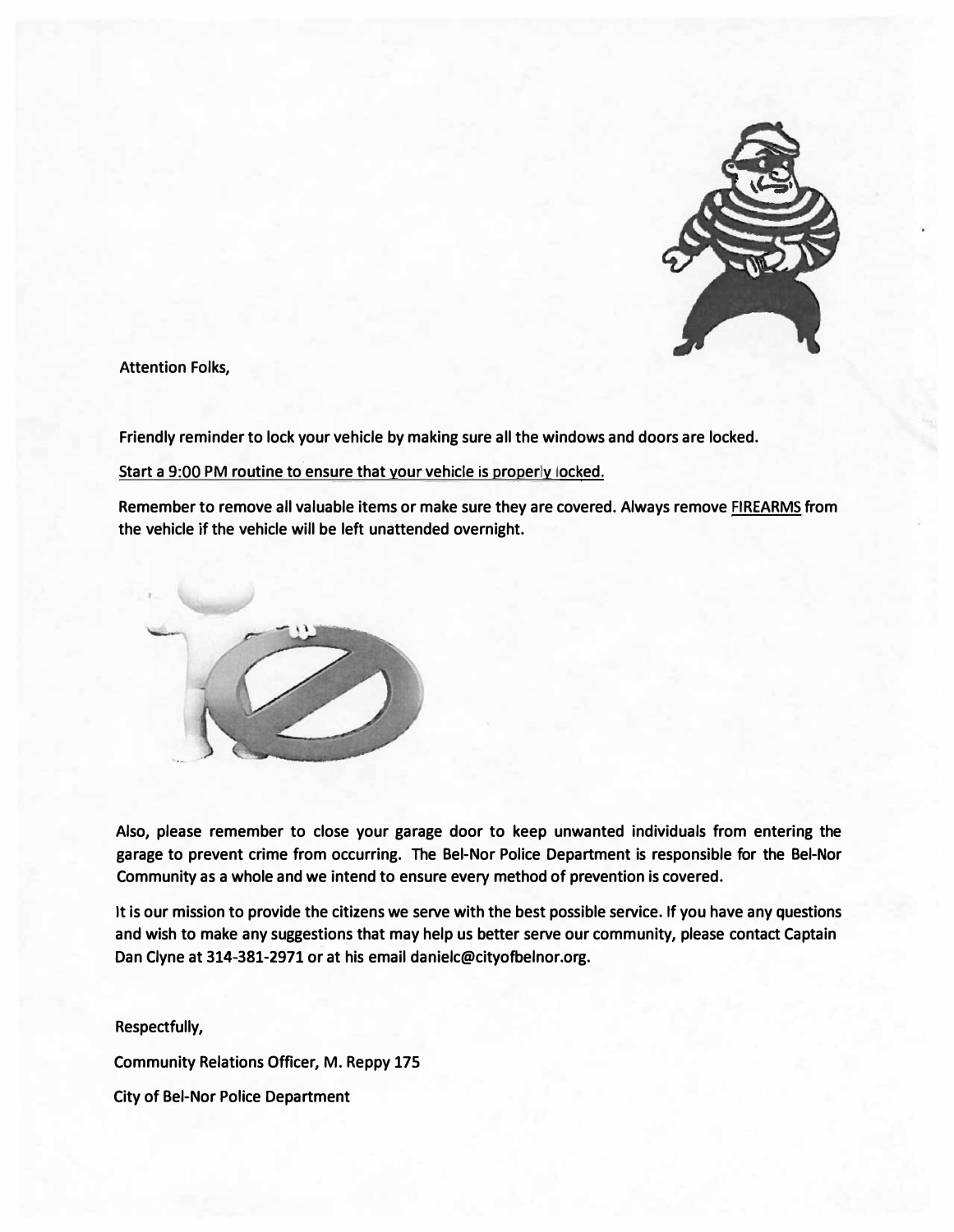

**Bel-Nor Police Department would like provide the following contacts to ensure the safety of all participants of trick or treating within the City limits of Bel-Nor or neighboring communities.** 

| Bel-Nor Police Department non-emergency-<br>St. Louis County Dispatch-<br>In case of an immediate emergency call- | 314.920.9513<br>636.529.8210 or 314.889.2341<br>911 |                        |                |
|-------------------------------------------------------------------------------------------------------------------|-----------------------------------------------------|------------------------|----------------|
|                                                                                                                   |                                                     | Poison Control Center- | 1.800.222.1222 |

**Remember, if you believe something is suspicious, Report it! Be able to explain to the 911 call taker why the behavior you are seeing/hearing is suspicious. What gives you the feeling that a crime is in progress or about to occur? Don't doubt your instincts. Call 911 and let our call takers evaluate and respond to the information you provide.**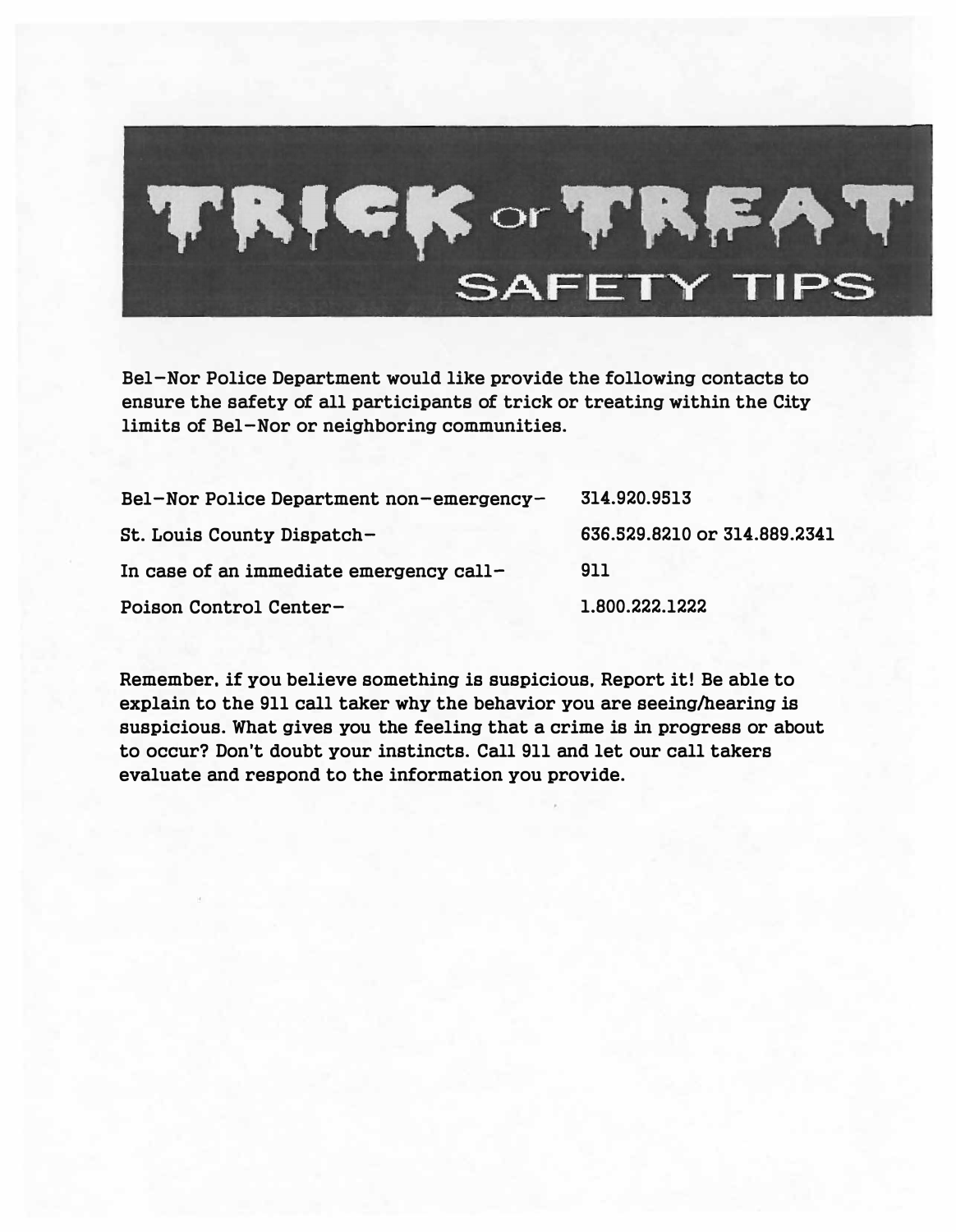Halloween is the time of the year for tricks, treats and good humored frights, but also a time for some pretty scary scenarios. Provided below are tips and helpful knowledge to remember for the spooky night - SafeKids.org/Halloween

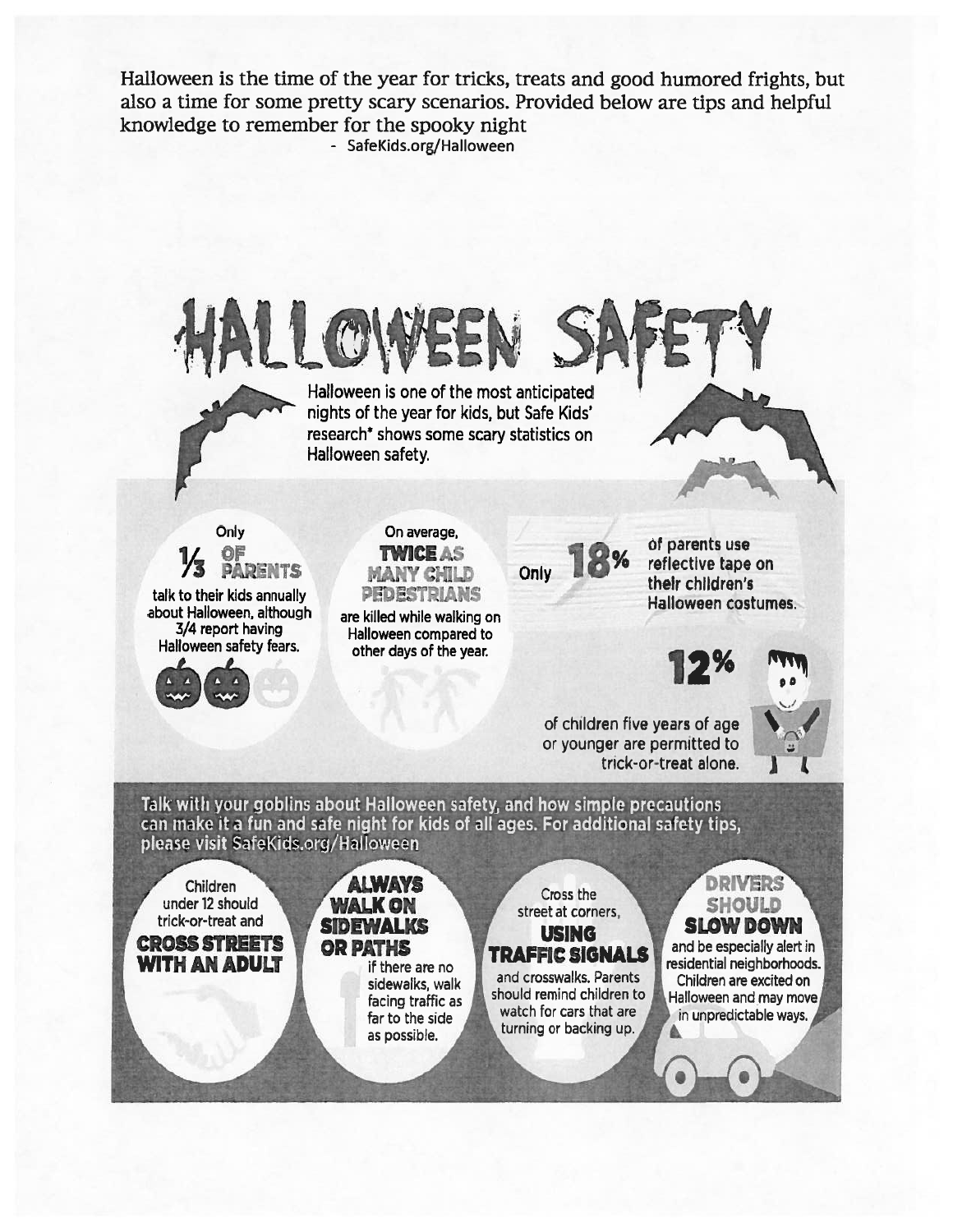# Recent Tamperings of Motor Vehicles

**One of the most infuriating things that can happen to a car owner- and it's one of the most common forms of larceny in the U.S. is the "Car Clotters". They don't even steal your whole car, just the valuable items in it - which you then have to painstakingly replace while dealing with the arduous and costly carrepair process.** 

**While there's no way to 100% deter these kinds of thieves, there are some common-sense steps you can take to make your vehicle a much less appealing target. Above all, thieves look for opportunities. Make them "work" for their pilfered prizes, and they'll most likely just forget it and move on to an easier target.** 

## **Theft prevention starts before you even leave your vehicle**

**Car clotters typically aren't criminal masterminds who craft clever schemes to swipe your stuff. Most are casual opportunists. They see something they like, so they break in/open it and take it. So before you get out of your car, make sure your valuables are out of sight. Never leave these things lying out on your seats, dashboard or floor:** 

- **Phone**
- **Purse or wallet**
- **Laptop (or its bag)**
- **A briefcase or backpack**
- **Shopping bags**

**An MP3 player or other small electronics** 

- **CDs if you still use them**
- **Cash -yes, even loose change/coins**
- **Your keys -it actually happens!**

**Car clottings happen in plain view** 

**Most thieves go solo or a small group, such as juveniles. The last thing they want is a crowd of onlookers with cell phones to record them in the act.** 

**If you'll be away from your car after dark, park in a well-lit area or near a lamppost.**